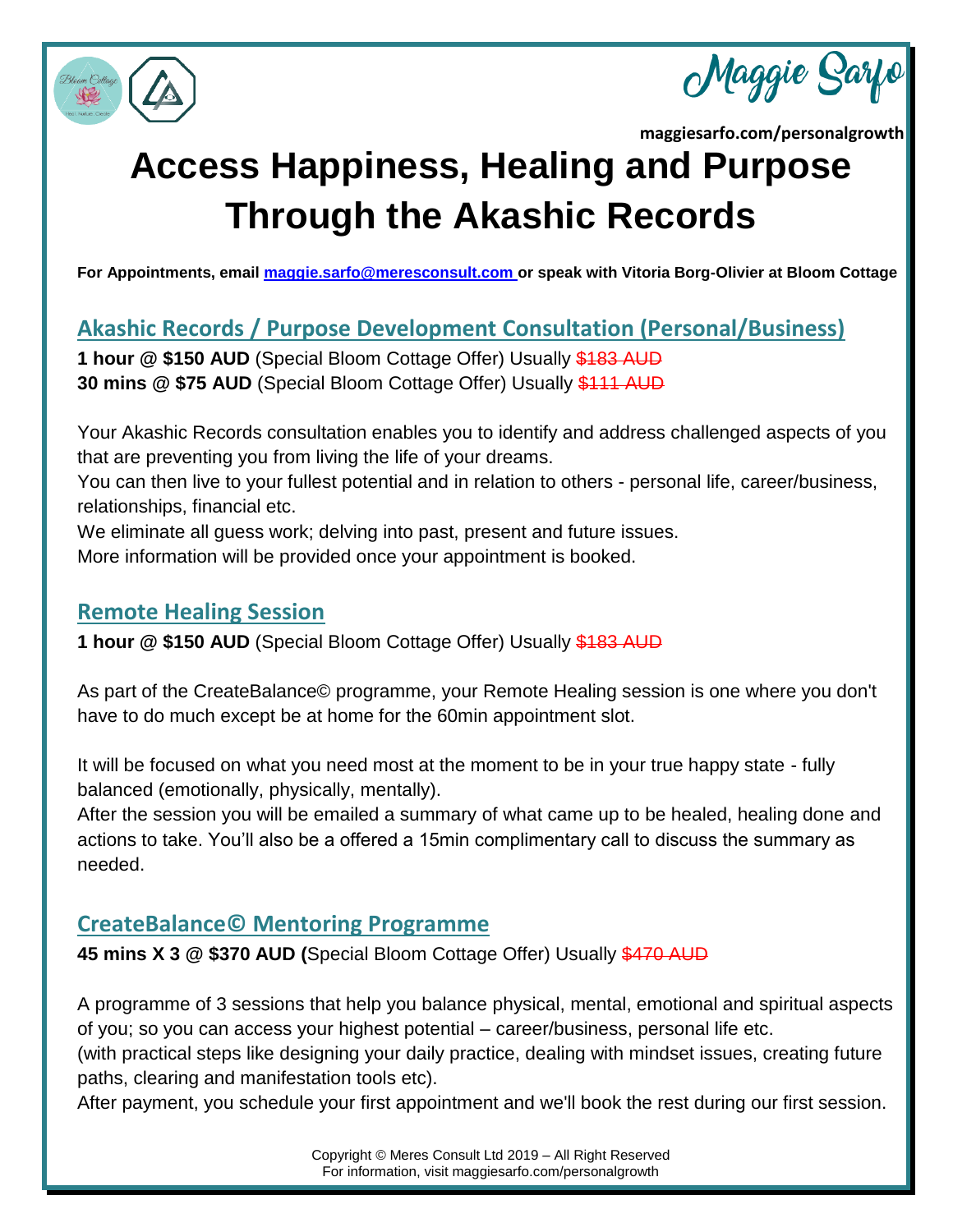

Maggie Sa

## **What Are The Akashic Records?**

#### **Overview**

References to the Akashic Records or the Book of Life date back to antiquity. It is referred to in almost any spiritual practice. It's also interesting to see **[Quantum Science and](https://www.scienceandnonduality.com/akashic-field-and-consciousness/)  [Technology](https://www.scienceandnonduality.com/akashic-field-and-consciousness/)** coming together to validate the same information on the universe from various angles. The quantum field on individual and collective consciousness.

The Akashic Records go by the concept that the universe as a whole is Akasha. Every event (including thought and activity) that happens in the universe is recorded in its DNA which includes us, as humans. To be able to get to the true source of a situation, can you imagine finding this information anywhere else; other than the source where anything and everything about it is recorded? This is why people also refer to the Akashic Records as the Library.

#### **What are the Akashic Records?**

The Akashic Records are the individual records of a soul or entity from the time it leaves its Source until it returns.

At the time we make the decision to experience life as an independent entity, there is a field of energy created to record every thought, word, emotion and action generated by that experience. That field of energy is the Akashic Records. Akashic, because it is composed of Akasha (the energetic substance from which all life is formed), and Records, because its objective is to record all life experience.



By opening the Akashic Records with a sacred code or prayer, we align ourselves to the vibration of the one receiving the consultation (ourselves or someone else). The code works with energetic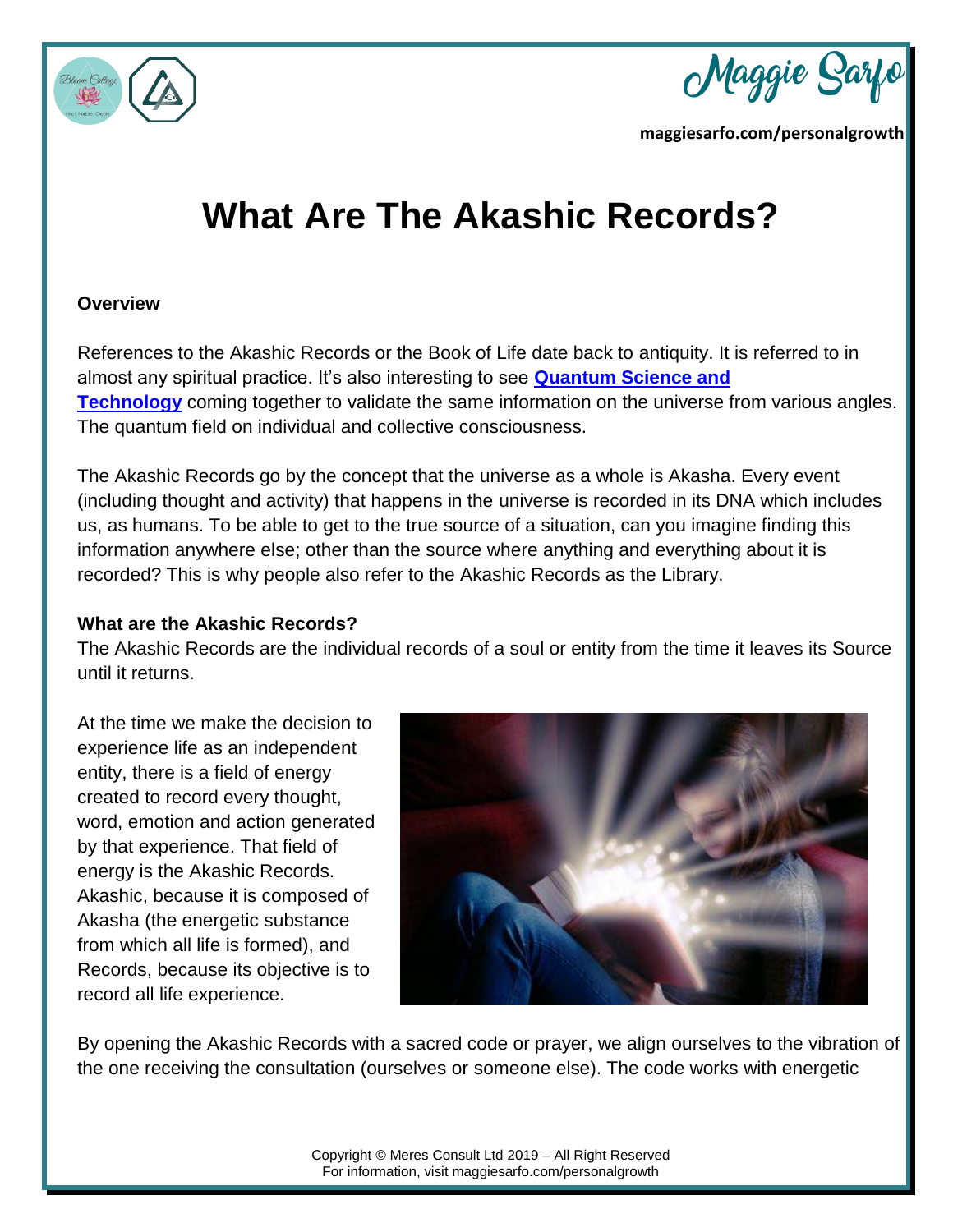



vibration to "key in" to the specific name of the life form, and carries with it Source's protection through Masters, Teachers, and Loved Ones (the records keepers and our higher selves).

The information in the Akashic Records helps us bring our past and future to the present; in our now. By accessing these records, we can identify and release anything that we have created; that has become a block to our present realization of our oneness with our greatest potential.

We can look at why we have addictive patterns, why we choose the relationships we do, why we have created our habitual responses, and how to create **action** in our lives instead of re-action.

In addition to individuals, all entities including businesses, buildings, animals, groups of people (the collective) etc. have their Akashic Records too which can be accessed for information required in order to make positive changes or overcome challenges.

The healing energy of the Akashic Records allows us the freedom to choose grace in all things and thereby overriding any illusion we have created that causes us to believe we are separate from our true selves or Source.

It is one of the most powerful tools available on the planet today to help us remember our oneness with Source.

**For Appointments, email [maggie.sarfo@meresconsult.com](mailto:maggie.sarfo@meresconsult.com) or speak with Vitoria Borg-Olivier at Bloom Cottage**